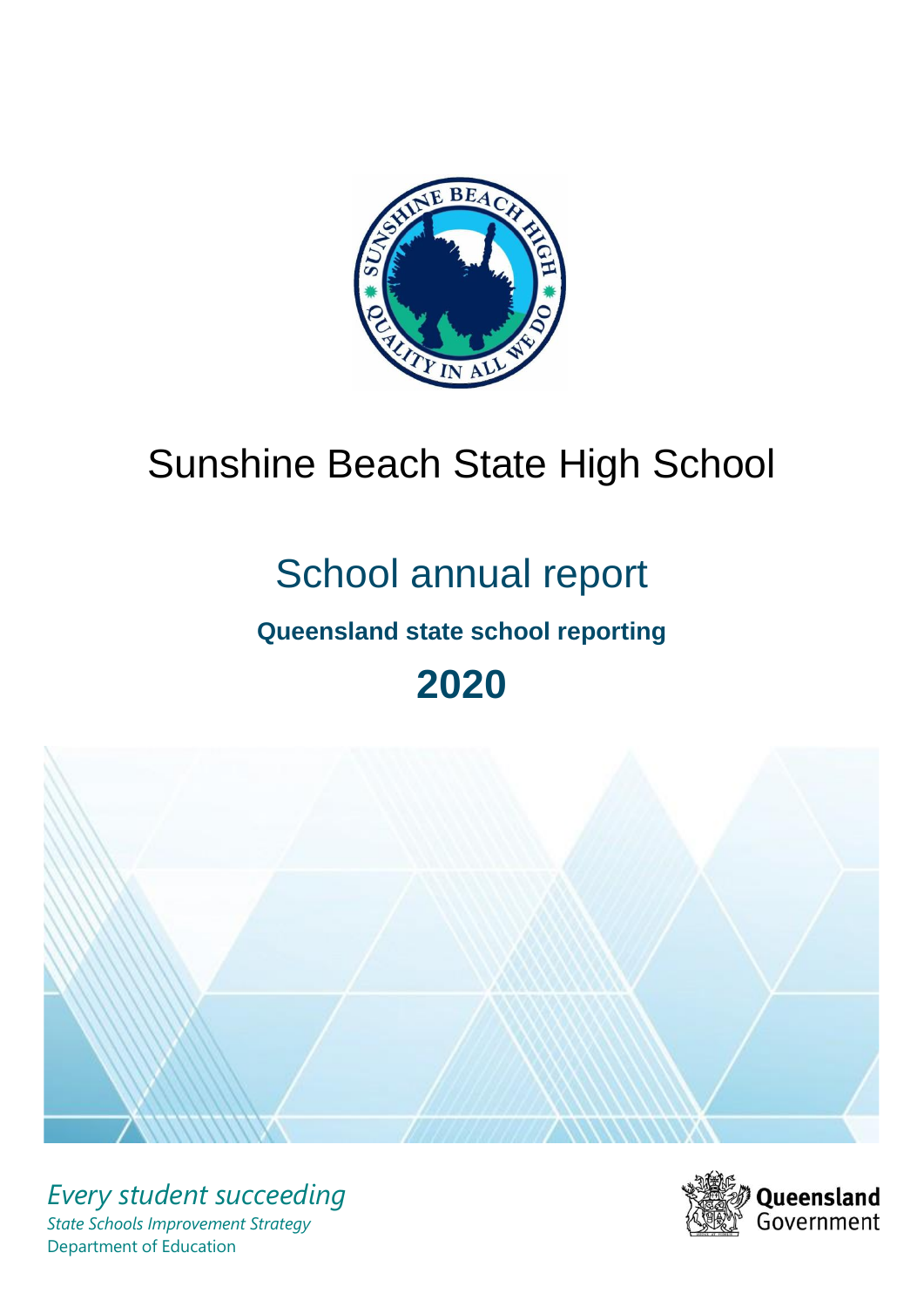**OFFICIAL – Public** Published as information source only. Public information used to create this report may not appear in this format in the public domain Please refer to disclaimer information.

#### **Contact details**

| <b>Postal Address</b> | 45 Ben Lexcen Drive Sunshine Beach 4567 |
|-----------------------|-----------------------------------------|
| <b>Phone</b>          | (07) 5440 4222                          |
| Fax                   | (07) 5440 4200                          |
| Email                 | principal@sunshinebeachhigh.eq.edu.au   |
| Website               | https://sunshinebeachhigh.eg.edu.au     |

#### **Disclaimer**

The materials presented in this report are distributed by the Department of Education (the department) as an information source only. The information and data in this report is subject to change without notice.

The department makes no statements, representations, or warranties about the accuracy or completeness of, and you should not rely on, any information contained in this report.

The department disclaim all responsibility and all liability (including without limitation, liability in negligence) for all expenses, losses, damages and costs you might incur as a<br>result of the information in this report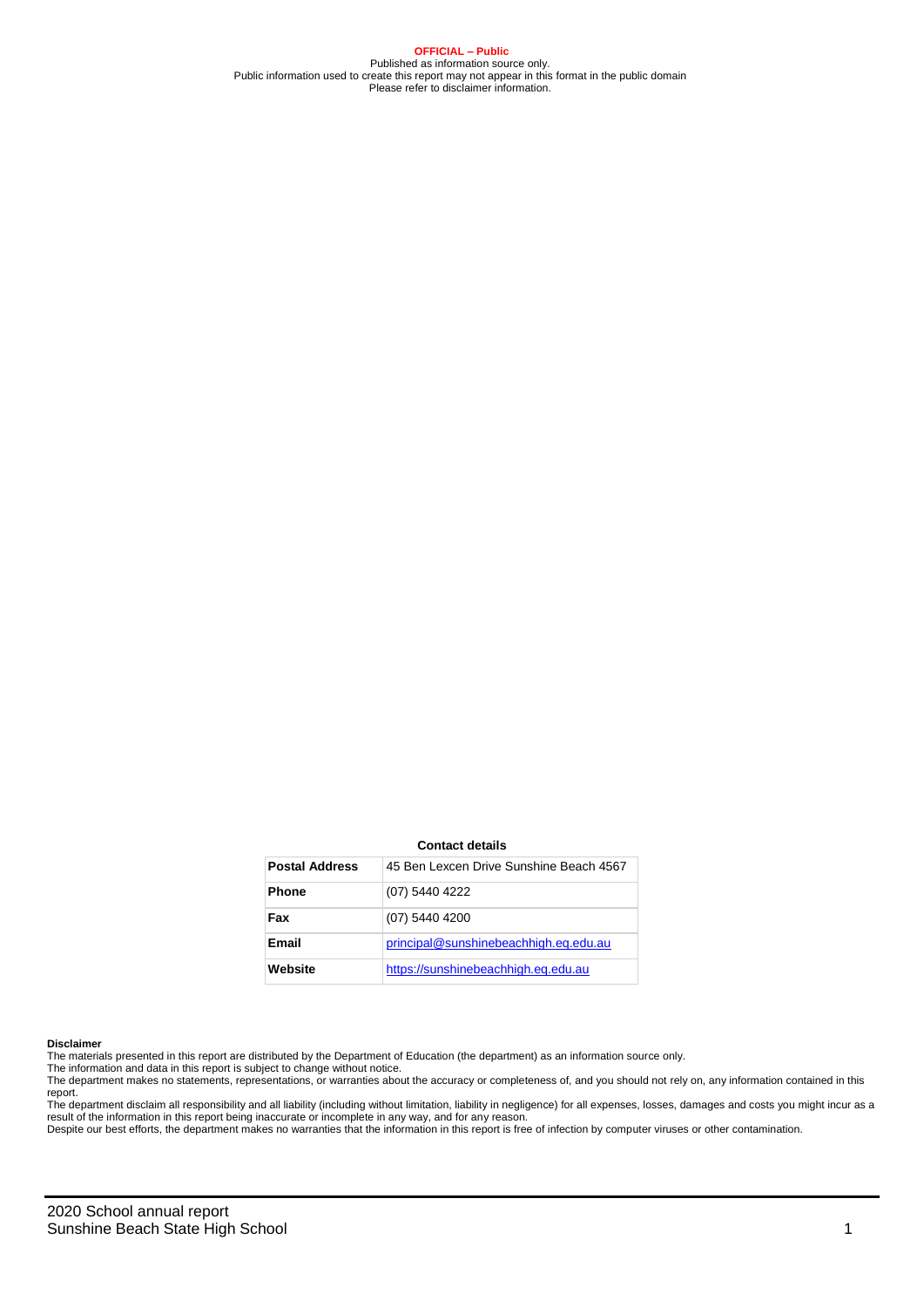| School context                   |                                                                                                                                                                                              |
|----------------------------------|----------------------------------------------------------------------------------------------------------------------------------------------------------------------------------------------|
| Coeducational or single sex      | Coeducational                                                                                                                                                                                |
| <b>Independent Public School</b> | Yes                                                                                                                                                                                          |
| Year levels offered in 2020      | Year $7 -$ Year 12                                                                                                                                                                           |
| <b>Webpages</b>                  | Additional information about Queensland state schools is located on the:<br>My School website<br>٠<br>Queensland Government data website<br>Queensland Government schools directory website. |

# **Characteristics of the student body**

### **Student enrolments**

### **Table 1: Student enrolments by year level**

|                   |       | <b>February</b> |       | <b>August</b> |       |       |  |
|-------------------|-------|-----------------|-------|---------------|-------|-------|--|
| Year Level        | 2018  | 2019            | 2020  | 2018          | 2019  | 2020  |  |
| Year 7            | 296   | 257             | 329   | 296           | 256   | 322   |  |
| Year <sub>8</sub> | 227   | 310             | 251   | 236           | 319   | 254   |  |
| Year 9            | 227   | 248             | 334   | 241           | 245   | 338   |  |
| Year 10           | 219   | 251             | 238   | 232           | 266   | 220   |  |
| Year 11           | 198   | 247             | 262   | 194           | 255   | 239   |  |
| Year 12           | 222   | 177             | 220   | 202           | 153   | 198   |  |
| <b>Total</b>      | 1,389 | 1,490           | 1,634 | 1,401         | 1,494 | 1,571 |  |

Notes

1. Student counts include headcount of all full- and part-time students at the school.<br>2. The loss of International Students, required to return to their home country, affect

2. The loss of International Students, required to return to their home country, affected student numbers in August.

### **Average class sizes**

### **Table 2: Average class size information for each phase of schooling**

| <b>Year Levels</b> | 2018 | 2019 | 2020 |
|--------------------|------|------|------|
| Year 7 – Year 10   | 22.  | 23   | 23   |
| Year 11 – Year 12  | 20.  | 19   | 18   |

Notes

1. Classes are measured against the target of 25 students per teacher in Prep to Year 3 and Years 11 to 12, and target of 28 students per teacher in Years 4 to 10. Where composite classes exist across cohorts (e.g. Year 3/4) the class size targets would be the lower cohort target.

## **Social climate**

### **Parent, student and staff satisfaction**

Tables 3–5 show selected items from the Parent/Caregiver, Student and Staff School Opinion Surveys. In response to the COVID-19 pandemic, the annual school opinion surveys of students, teachers and staff were not administered in 2020.

For state level information go to the *[School Opinion Survey](https://qed.qld.gov.au/publications/reports/statistics/schooling/schools/schoolopinionsurvey)* [webpage.](https://qed.qld.gov.au/publications/reports/statistics/schooling/schools/schoolopinionsurvey)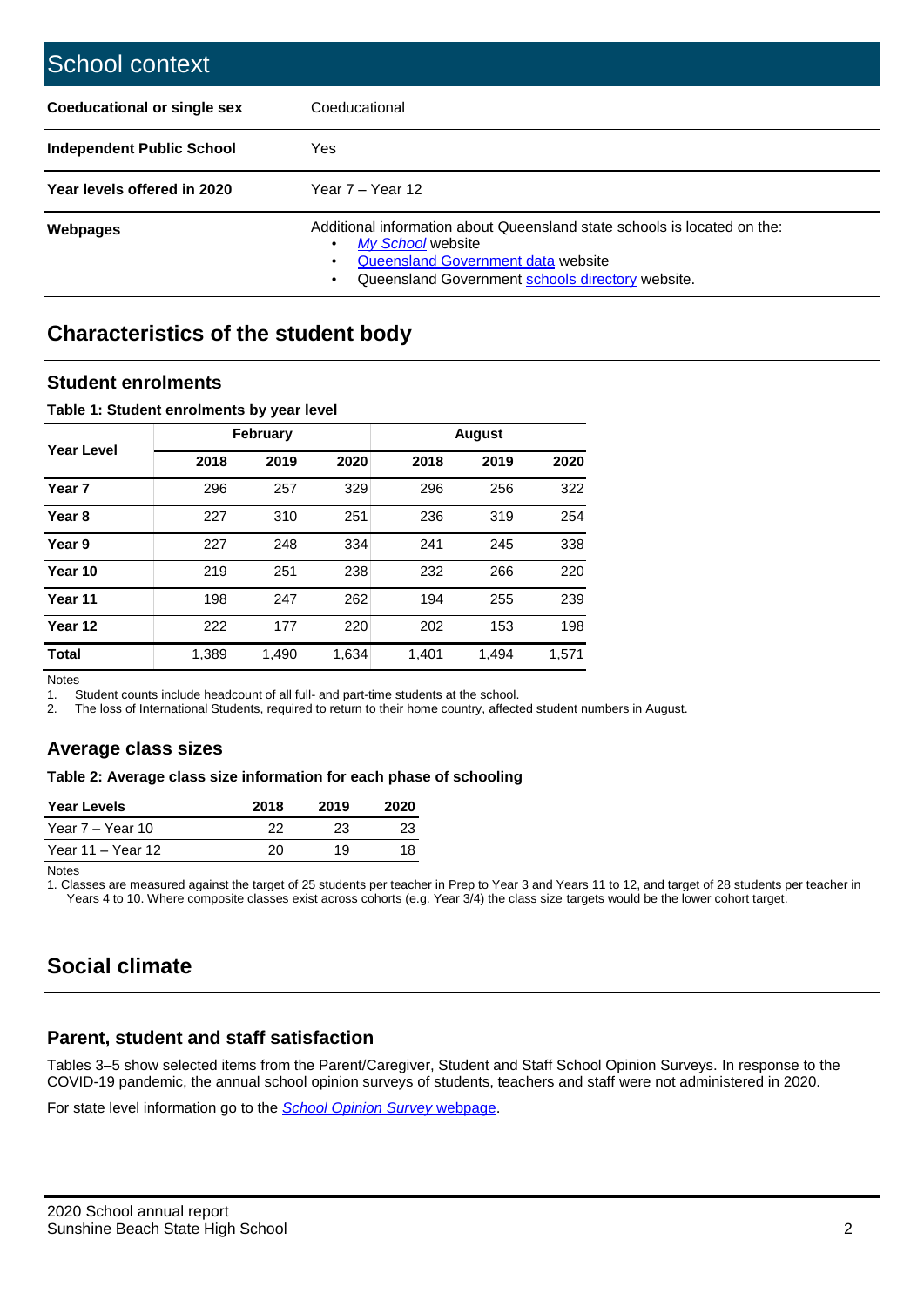### **Table 3: Parent/Caregiver Survey**

| Percentage of parents/caregivers who agree <sup>1</sup> that:                                               | 2018  | 2019  | 2020 |
|-------------------------------------------------------------------------------------------------------------|-------|-------|------|
| My child is getting a good education at this school.                                                        | 99.2% | 92.9% |      |
| This is a good school.                                                                                      | 99.2% | 94.4% |      |
| My child likes being at this school. <sup>2</sup>                                                           | 98.4% | 93.7% |      |
| My child feels safe at this school. <sup>2</sup>                                                            | 98.4% | 92.8% |      |
| My child's learning needs are being met at this school. <sup>2</sup>                                        | 94.4% | 88.8% |      |
| My child is making good progress at this school. <sup>2</sup>                                               | 96.8% | 88.0% |      |
| Teachers at this school expect my child to do his or her best. <sup>2</sup>                                 | 99.2% | 96.0% |      |
| Teachers at this school provide my child with useful feedback about his or her school<br>work. <sup>2</sup> | 94.3% | 88.5% |      |
| Teachers at this school motivate my child to learn. <sup>2</sup>                                            | 93.5% | 88.0% |      |
| Teachers at this school treat students fairly. <sup>2</sup>                                                 | 94.0% | 89.0% |      |
| I can talk to my child's teachers about my concerns. <sup>2</sup>                                           | 97.6% | 90.4% |      |
| This school works with me to support my child's learning. <sup>2</sup>                                      | 93.5% | 88.5% |      |
| This school takes parents' opinions seriously. <sup>2</sup>                                                 | 97.3% | 91.6% |      |
| Student behaviour is well managed at this school. <sup>2</sup>                                              | 94.0% | 79.5% |      |
| This school looks for ways to improve. <sup>2</sup>                                                         | 98.4% | 94.0% |      |
| This school is well maintained. <sup>2</sup>                                                                | 98.4% | 94.4% |      |

Notes

1. *Agree* represents the percentage of respondents who Somewhat Agree, Agree or Strongly Agree with the statement.

2. Nationally agreed parents/caregiver items.

3. DW = Data withheld to ensure confidentiality.

### **Table 4: Student Survey**

| Percentage of students who agree <sup>1</sup> that:                            | 2018  | 2019  | 2020 |
|--------------------------------------------------------------------------------|-------|-------|------|
| I am getting a good education at my school.                                    | 95.0% | 92.4% |      |
| I like being at my school. <sup>2</sup>                                        | 92.5% | 90.8% |      |
| I feel safe at my school. <sup>2</sup>                                         | 94.2% | 97.5% |      |
| My teachers motivate me to learn. <sup>2</sup>                                 | 93.3% | 86.7% |      |
| My teachers expect me to do my best. <sup>2</sup>                              | 95.8% | 93.3% |      |
| My teachers provide me with useful feedback about my school work. <sup>2</sup> | 90.8% | 79.8% |      |
| Teachers at my school treat students fairly. <sup>2</sup>                      | 74.4% | 77.3% |      |
| I can talk to my teachers about my concerns. <sup>2</sup>                      | 74.1% | 77.1% |      |
| My school takes students' opinions seriously. <sup>2</sup>                     | 76.3% | 66.7% |      |
| Student behaviour is well managed at my school. <sup>2</sup>                   | 75.0% | 64.2% |      |
| My school looks for ways to improve. <sup>2</sup>                              | 89.1% | 86.4% |      |
| My school is well maintained. <sup>2</sup>                                     | 89.9% | 83.3% |      |
| My school gives me opportunities to do interesting things. <sup>2</sup>        | 90.8% | 87.3% |      |

Notes

1. *Agree* represents the percentage of respondents who Somewhat Agree, Agree or Strongly Agree with the statement.

2. Nationally agreed student items.

3. DW = Data withheld to ensure confidentiality.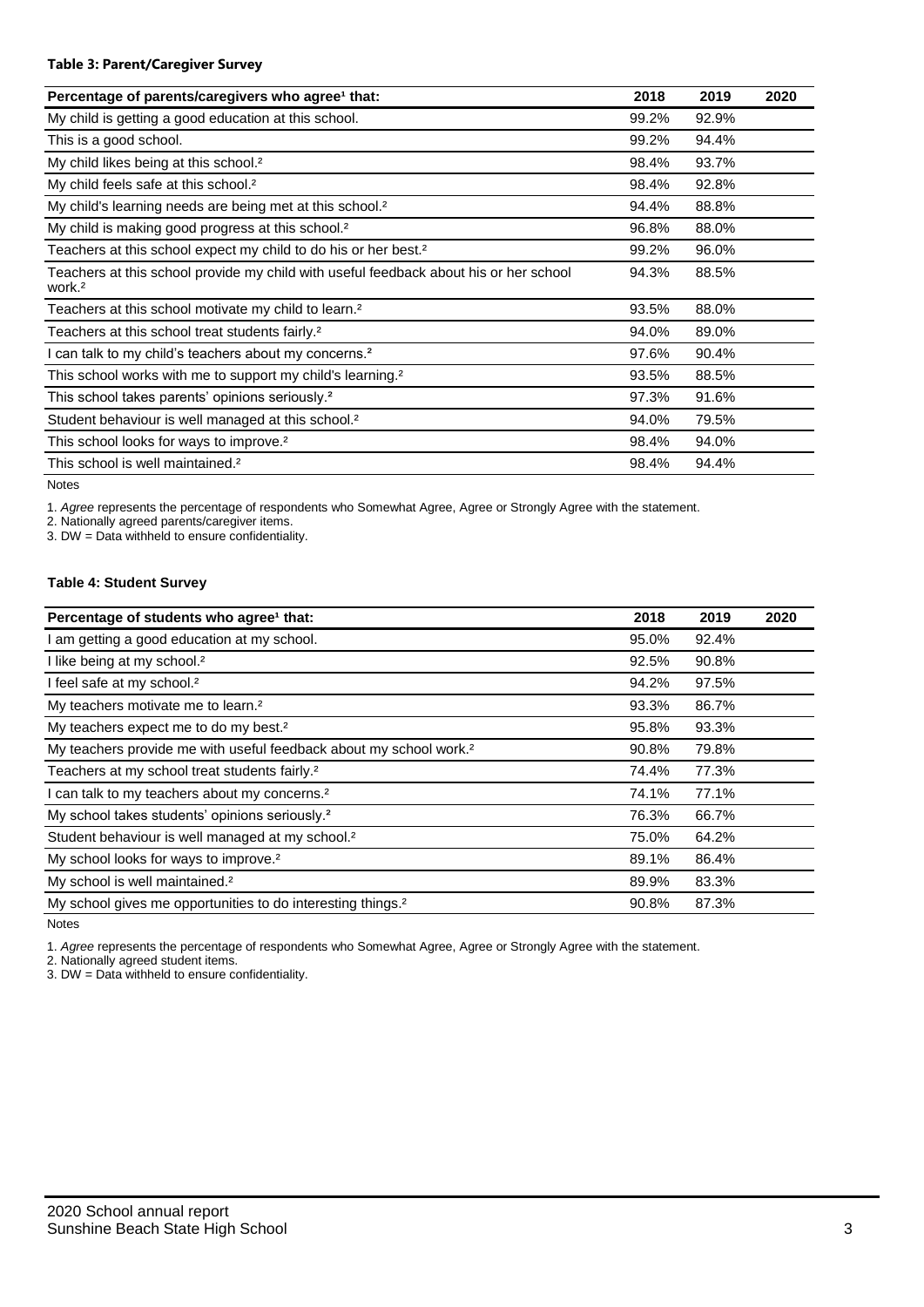### **Table 5: Staff Survey**

| Percentage of staff who agree <sup>1</sup> that:                                                          | 2018   | 2019  | 2020 |
|-----------------------------------------------------------------------------------------------------------|--------|-------|------|
| I enjoy working at this school.                                                                           | 94.8%  | 97.6% |      |
| I feel this school is a safe place in which to work.                                                      | 96.6%  | 96.0% |      |
| receive useful feedback about my work at this school.                                                     | 91.3%  | 81.7% |      |
| feel confident embedding Aboriginal and Torres Strait Islander perspectives across the<br>learning areas. | 92.0%  | 84.6% |      |
| Students are treated fairly at this school.                                                               | 98.3%  | 96.7% |      |
| Student behaviour is well managed at this school.                                                         | 92.1%  | 85.0% |      |
| Staff are well supported at this school.                                                                  | 85.8%  | 81.6% |      |
| This school takes staff opinions seriously.                                                               | 83.6%  | 77.7% |      |
| This school looks for ways to improve.                                                                    | 100.0% | 96.0% |      |
| This school is well maintained.                                                                           | 87.0%  | 87.3% |      |
| This school gives me opportunities to do interesting things.                                              | 89.5%  | 88.1% |      |

Notes

1. *Agree* represents the percentage of respondents who Somewhat Agree, Agree or Strongly Agree with the statement.

2. DW = Data withheld to ensure confidentiality.

### **Description of how this school manages non-attendance**

Queensland state schools manage non-attendance in line with the Queensland Department of Education procedures: *[Managing Student Absences and Enforcing Enrolment and Attendance at State Schools](https://ppr.qed.qld.gov.au/pp/managing-student-absences-and-enforcing-enrolment-and-attendance-at-state-schools-procedure)*; and *[Roll Marking in State Schools,](https://ppr.qed.qld.gov.au/pp/roll-marking-in-state-schools-procedure)* which outline processes for managing and recording student attendance and absenteeism.

### **School disciplinary absences**

### **Table 6: Count of school disciplinary absences at this school**

| Type of school disciplinary absence | 2018 | 2019 | 2020 |
|-------------------------------------|------|------|------|
| <b>Short Suspension</b>             | 110  | 162  | 193  |
| Long Suspension                     | 5    | 10   | з    |
| Exclusion                           | 6    | 3    |      |
| Cancellation                        | 0    |      |      |
| Total                               | 121  | 175  | 200  |

Notes

1. School disciplinary absence (SDA) data is a total of short suspensions (1–10 days), long suspensions (11–20 days), exclusions and cancellations. 2. The number of SDAs is not the number of students who received an SDA as one student may be suspended several times in a school year. Each

time a student is suspended it is recorded as an additional SDA. The data does not reflect the outcomes of appeal decisions. 3. 2020 data was impacted by the COVID-19 health emergency. There were significantly fewer SDAs during the home-based learning period (the first five weeks of Term 2) compared to previous years.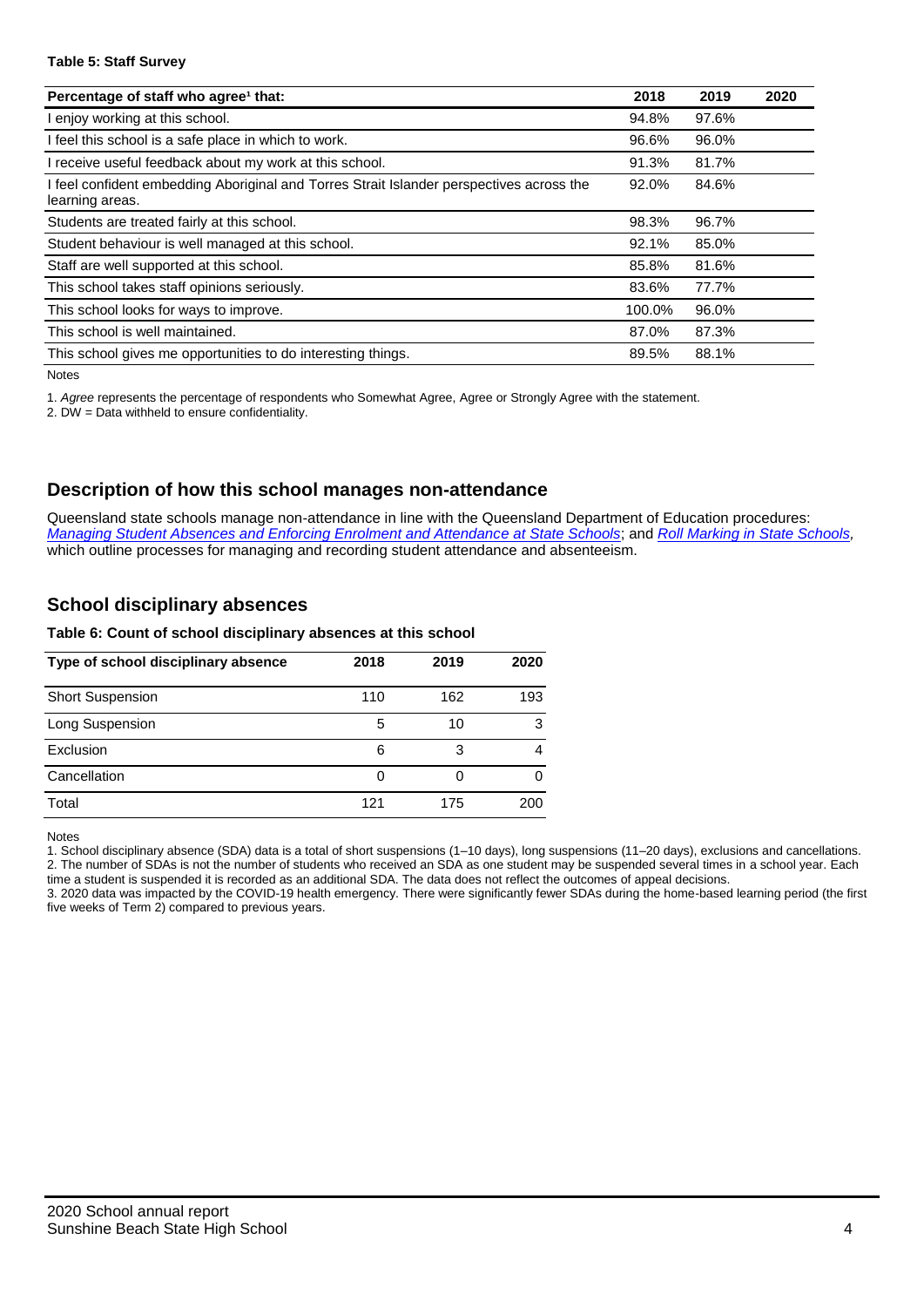# **School funding**

### **School income broken down by funding source**

School income, reported by financial year accounting cycle using standardised national methodologies and broken down by funding source is available via the *[My School](http://www.myschool.edu.au/)* website.

### *How to access our income details*

- 1. Click on the *My School* link [http://www.myschool.edu.au/.](http://www.myschool.edu.au/)
- 2. Enter the school name or suburb of the school you wish to search.

| Search by school name or suburb | <b>School sector</b> | $\checkmark$ | <b>School type</b> | <b>State</b> |  |
|---------------------------------|----------------------|--------------|--------------------|--------------|--|
|                                 |                      |              |                    |              |  |

3. Click on *View School Profile* to access the school's profile.



4. Click on *Finances* and select the appropriate year to view school financial information.

| School profile | <b>NAPLAN</b> | $\checkmark$ | Attendance | <b>Finances</b> | VET in schools | Senior secondary | Schools map |
|----------------|---------------|--------------|------------|-----------------|----------------|------------------|-------------|
|                |               |              |            |                 |                |                  |             |

# Staff profile

## **Teacher standards and qualifications**

### The *Teacher registration eligibility requirements: Policy* (p.1) states:

To be eligible for registration, a person must satisfy the Queensland College of Teachers (QCT) that they meet requirements regarding qualification and experience, or have otherwise met the requirements of the *Australian Professional Standards for Teachers* (APST). A person must also satisfy the QCT that they are suitable to teach and meet English language proficiency requirements. All these requirements are specified in the Act and the *Education (Queensland College of Teachers) Regulation 2005* (the Regulation).

The qualifications required for teacher registration are successful completion of either -

- (a) a four-year initial teacher education program including teacher education studies of at least one year (e.g. a Bachelor of Education, or a double Bachelor degree in Science and Teaching) or
- (b) a one-year graduate initial teacher education program following a degree (e.g. a one-year Graduate Diploma of Education (Secondary) after a three-year Bachelor degree) or
- (c) another course of teacher education that the QCT is reasonably satisfied is the equivalent of (a) or (b). These are considered on a case-by-case basis.

For more information, please refer to the following link:

• <https://www.qct.edu.au/registration/qualifications>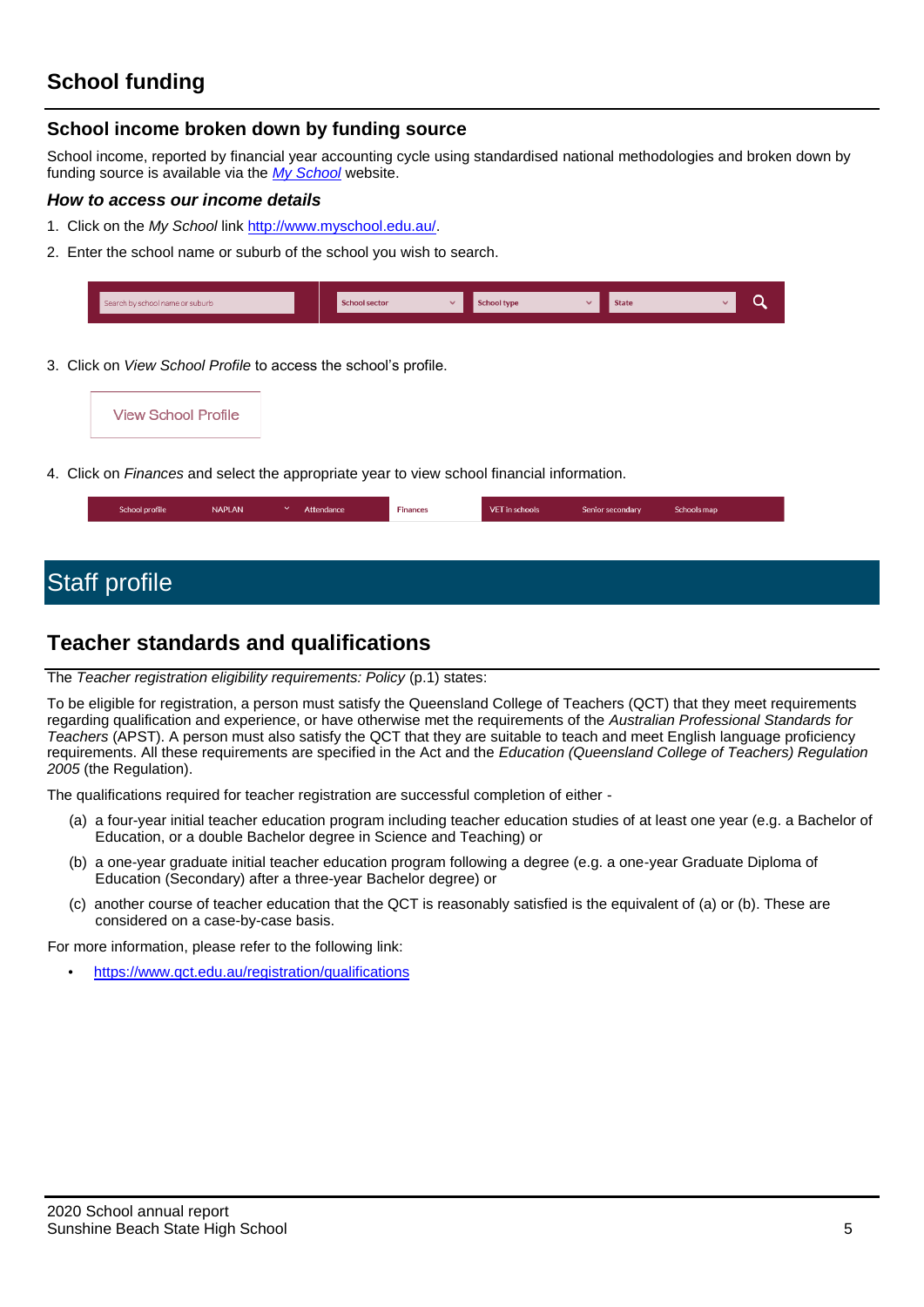# **Workforce composition**

### **Staff composition, including Indigenous staff**

### **Table 7: Workforce composition for this school**

|                    |      | <b>Teaching staff</b> |      |      | Non-teaching staff |      | Indigenous staff |      |      |  |
|--------------------|------|-----------------------|------|------|--------------------|------|------------------|------|------|--|
| <b>Description</b> | 2018 | 2019                  | 2020 | 2018 | 2019               | 2020 | 2018             | 2019 | 2020 |  |
| Headcount          | 111  | 116                   | 128  | 51   | 50                 | 59   | <5               | כ>   | <5   |  |
| <b>FTF</b>         | 102  | 106                   | 119  | 40   | 38                 | 45   |                  | ה>   | <5   |  |

Notes<br>1. T 1. Teaching staff includes school leaders.<br>2. Indigenous refers to Aboriginal and Tor

2. Indigenous refers to Aboriginal and Torres Strait Islander people of Australia.<br>3. FTE = full-time equivalent

 $FTE = full-time equivalent$ 

# Student performance

### **Key student outcomes**

### **Student attendance**

Tables 8–9 show attendance rates at this school as percentages. In 2020, the COVID-19 health emergency affected student attendance in Queensland Government schools. Comparisons between 2020 and previous years' attendance data should not be made.

### **Table 8: Overall student attendance at this school**

| <b>Description</b>                                  | 2018 | 2019 | 2020 |
|-----------------------------------------------------|------|------|------|
| Overall attendance rate for students at this school | 90%  | 90%  | 87%  |

Notes

1. The student attendance rate is based on Semester 1 each year and is generated by dividing the total of full-days and part-days that students attended, and comparing this to the total of all possible days for students to attend, expressed as a percentage.

2. Full-time students only.

### **Table 9: Student attendance rates for each year level at this school**

| <b>Year Level</b> | 2018 | 2019 | 2020 |
|-------------------|------|------|------|
| Year 7            | 93%  | 92%  | 87%  |
| Year 8            | 88%  | 91%  | 87%  |
| Year 9            | 89%  | 88%  | 86%  |
| Year 10           | 87%  | 89%  | 84%  |
| Year 11           | 92%  | 90%  | 88%  |
| Year 12           | 90%  | 93%  | 88%  |
| Ungraded          |      |      | 100% |

Notes

1. The student attendance rate is based on Semester 1 each year and is generated by dividing the total of full-days and part-days that students

attended, and comparing this to the total of all possible days for students to attend, expressed as a percentage.

2. Full-time students only.

3. DW = Data withheld to ensure confidentiality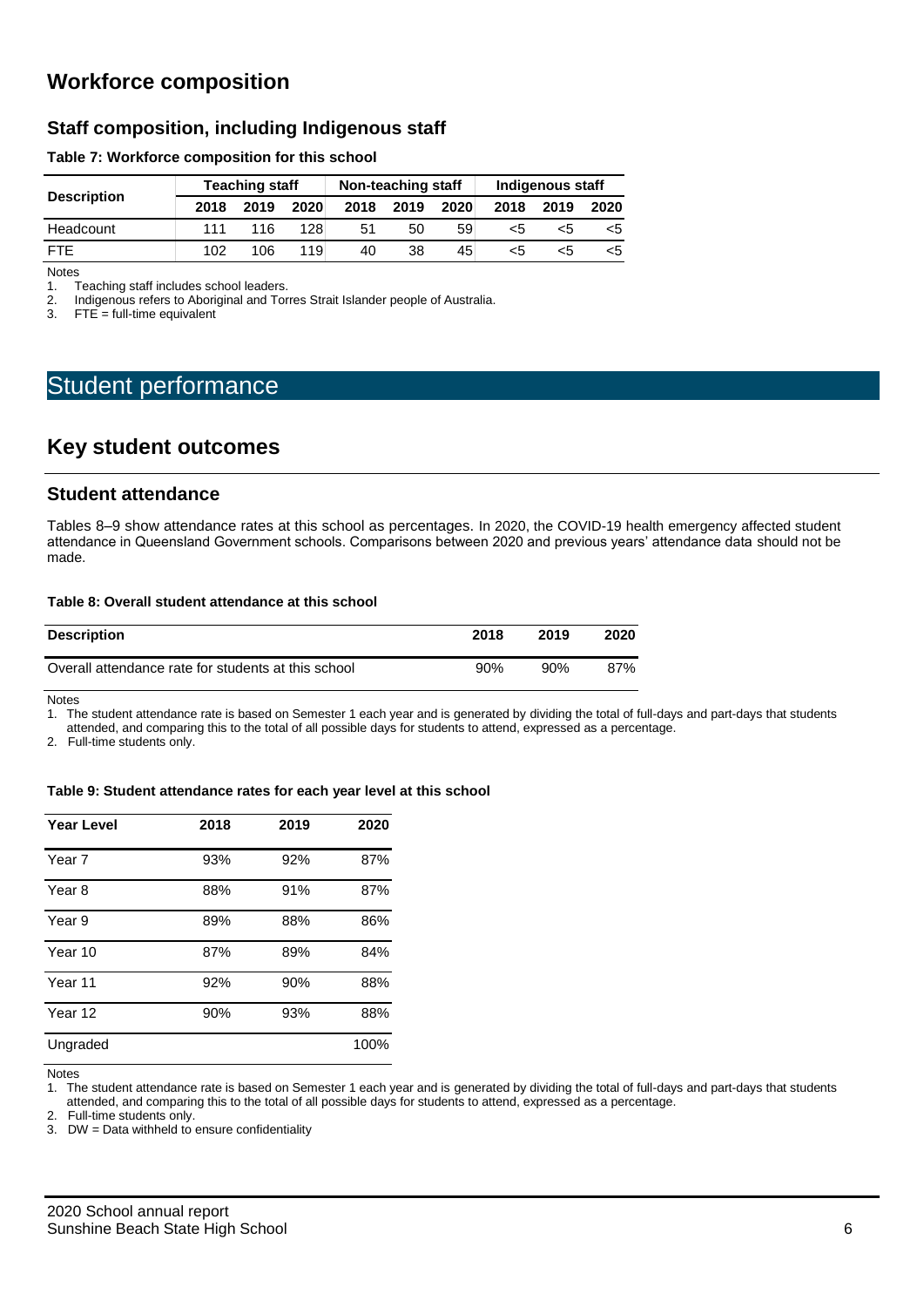# **NAPLAN**

Our reading, writing, spelling, grammar and punctuation, and numeracy results for the Years 3, 5, 7 and 9 NAPLAN tests are available via the *[My School](http://www.myschool.edu.au/)* website.

### *How to access our NAPLAN results*

- 1. Click on the *My School* link [http://www.myschool.edu.au/.](http://www.myschool.edu.au/)
- 2. Enter the school name or suburb of the school you wish to search.

| Search by school name or suburb | <b>School sector</b> | <b>Chool type</b> | <b>State</b> |  |
|---------------------------------|----------------------|-------------------|--------------|--|
|                                 |                      |                   |              |  |

3. Click on *View School Profile* of the appropriate school to access the school's profile.

| <b>View School Profile</b>                                                                                                                                                                                                         |  |  |
|------------------------------------------------------------------------------------------------------------------------------------------------------------------------------------------------------------------------------------|--|--|
| $\mathcal{L}$ . The set of the set of the set of the set of the set of the set of the set of the set of the set of the set of the set of the set of the set of the set of the set of the set of the set of the set of the set of t |  |  |

4. Click on *NAPLAN* and select a year to view school NAPLAN information.

| School profile | <b>NAPLAN</b> | Attendance | <b>Finances</b> | VET in schools | Senior secondary | Schools map |
|----------------|---------------|------------|-----------------|----------------|------------------|-------------|
|                |               |            |                 |                |                  |             |

### Notes

- 1. If you are unable to access the internet, please contact the school for a hard copy of the school's NAPLAN results.
- 2. The National Assessment Program Literacy and Numeracy [\(NAPLAN\)](http://www.nap.edu.au/naplan) is an annual assessment for students in Years 3, 5, 7 and 9.